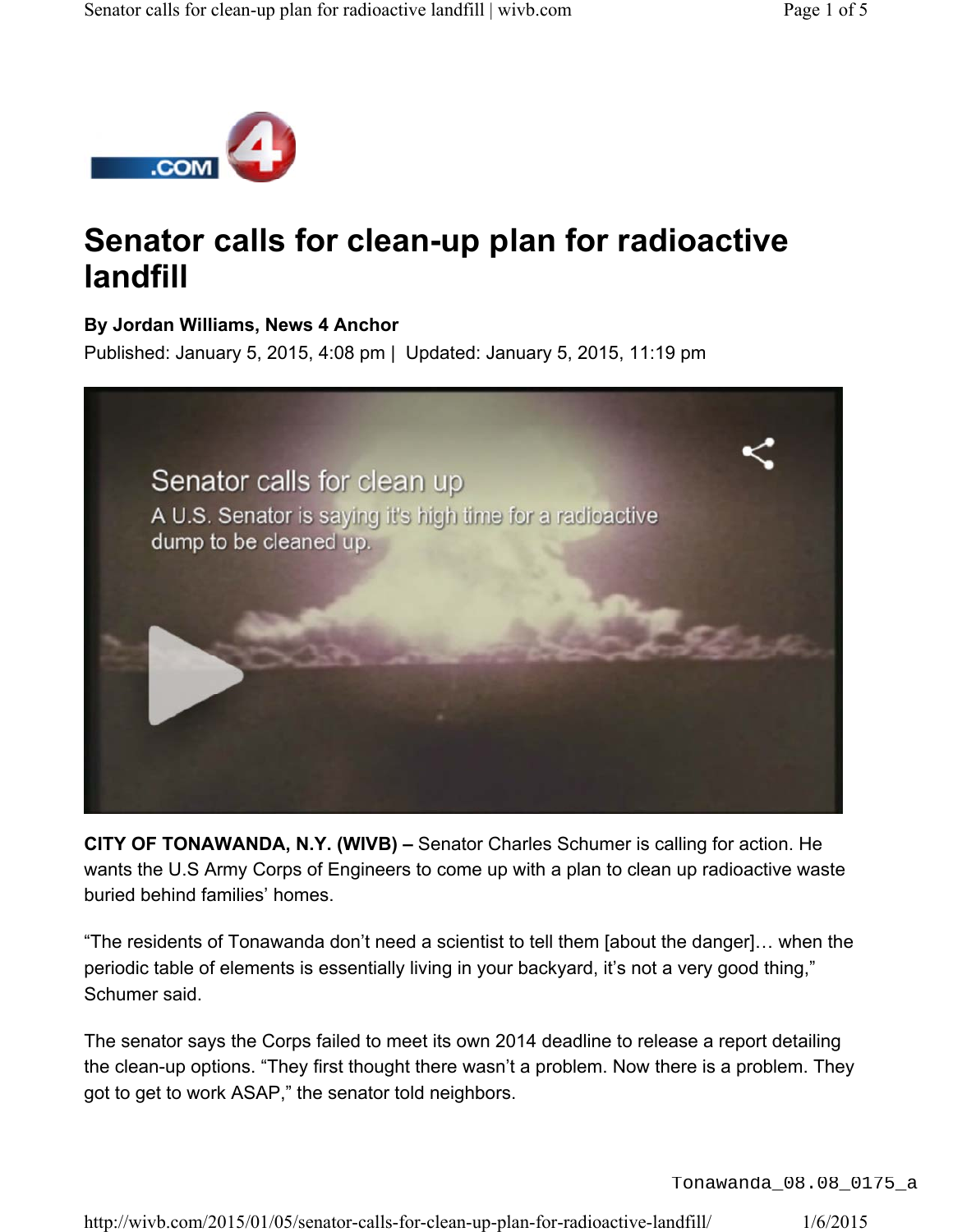News 4 Investigates has told you about the toxic trouble for years. Leftovers from atomic bombs are in the old Town of Tonawanda landfill just north of the 290. The feds first found radioactive waste here in 1990.

## **STORY | Neighbors voice concern over landfill waste. (http://wivb.com/2014/10/23/neighbors-still-have-questions-about-buried-radioactivewaste/)**

Records obtained by news 4 investigates show the waste came from the Linde Air site, only miles away. The army disposed of 37 million gallons of waste in underground wells. Letters we reviewed show the company's wells clogged up, and workers started dumping the waste into a ditch which ran into Two Mile Creek. That contaminated sediment was buried in the landfill in the late 40s and early 50s.

In 2014 a spokesperson for the Army Corps of Engineers told News 4 the agency had already spent more than four million dollars on soil samples.

## **READ MORE | US Army Corps of Engineers Report (http://www.lrb.usace.army.mil/Missions/HTRW/FUSRAP/TonawandaLandfill.aspx)**

Phil Esposito has watched workers do the testing for years. "I've had red sticks with yellow flags on them showing where the hot sticks are right in my back yard," he recalled.

Esposito has lived here since 1970. He lost his wife to cancer three years ago and worries whether the landfill was a factor. "This [testing] has been going on for the past 15 years over here. Nobody seems to want to do anything about it. They just put it on the back burner."

Phil said he hopes the senator can light a fire and help expose the danger that's been hidden here for nearly half a century.

You can see a timeline for the landfill below.